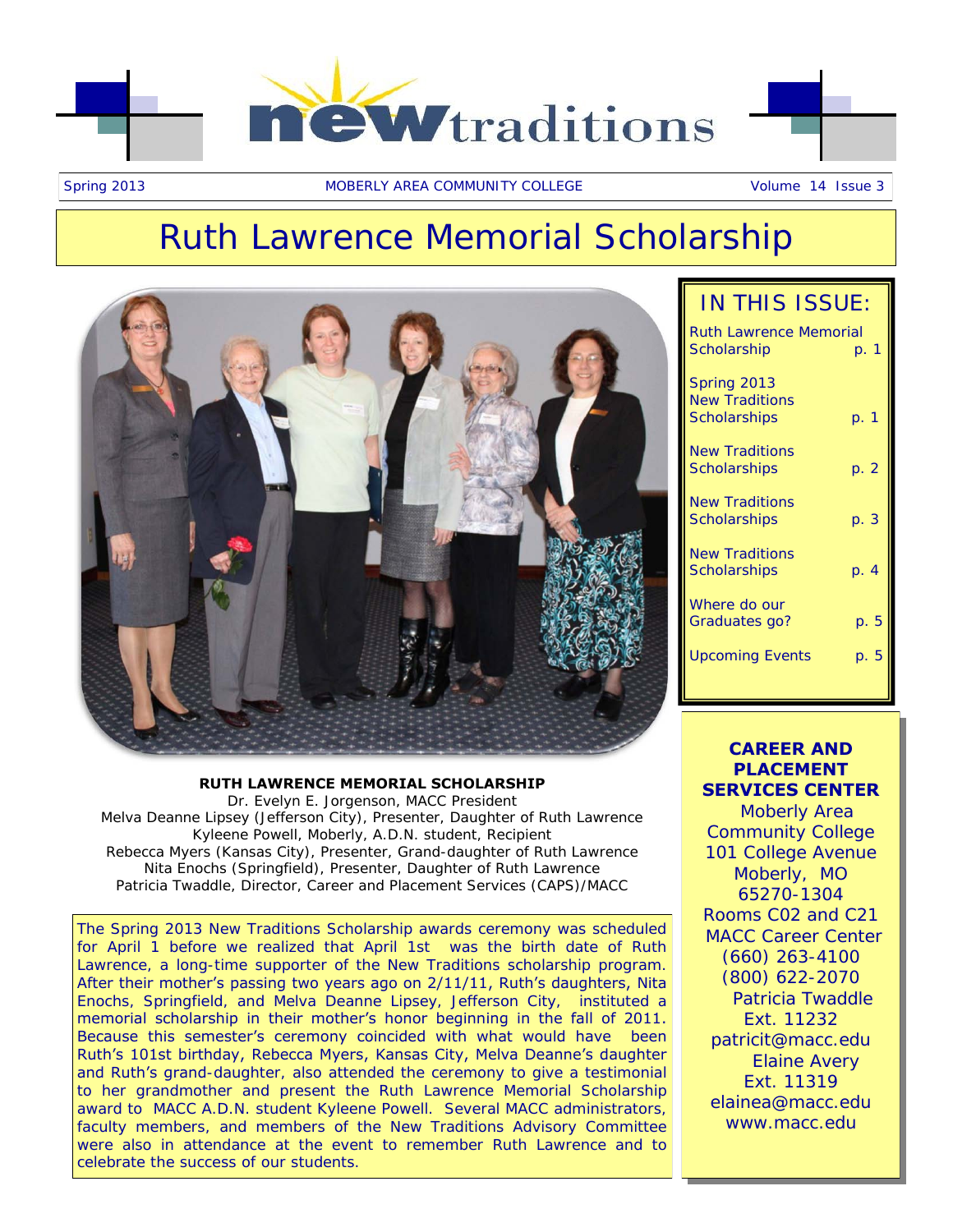*Page 2* 

### NEW TRADITIONS SCHOLARSHIPS



### **LADIES AUXILIARY TO VFW POST 2654**

Dr. Evelyn E. Jorgenson, MACC President Brittanie Frost, Fulton, A.D.N Shari Ragan, Moberly, OTA Elaine Avery, Presenter Pat Twaddle, Director/CAPS



**PEO-KJ CHAPTER** Dr. Evelyn E. Jorgenson, MACC President Hope Walter, Moberly, A.D.N. Barbara Riley, Presenter Patricia Twaddle, Director/CAPS

### **GE CAPITAL – CORPORATE CITIZENSHIP COMMITTEE**

Dr. Evelyn E. Jorgenson, MACC President Kasaundra Carter, Columbia, AA Pat Twaddle, Director/CAPS Not pictured: Latoya Glasgow, Brunswick, BOE-M Ashley Wertz, New Bloomfield, ECE Bonnie Snow, Hannibal, AA Tamara Klingsmith, Columbia, OTA Ashley Dowell, Ashland, AA, and Elizabeth Akers, Williamsburg, OTA

### **Carolee Hazlet Scholarship** (Not pictured) Carolee Hazlet, Presenter

Elizabeth Schleicher, Brookfield, A.D.N.

**Business Women of Missouri—Huntsville**  (Not pictured) Fannie Lou Wilhite, Presenter Samantha Ingebritson, Huntsville, A.D.N.

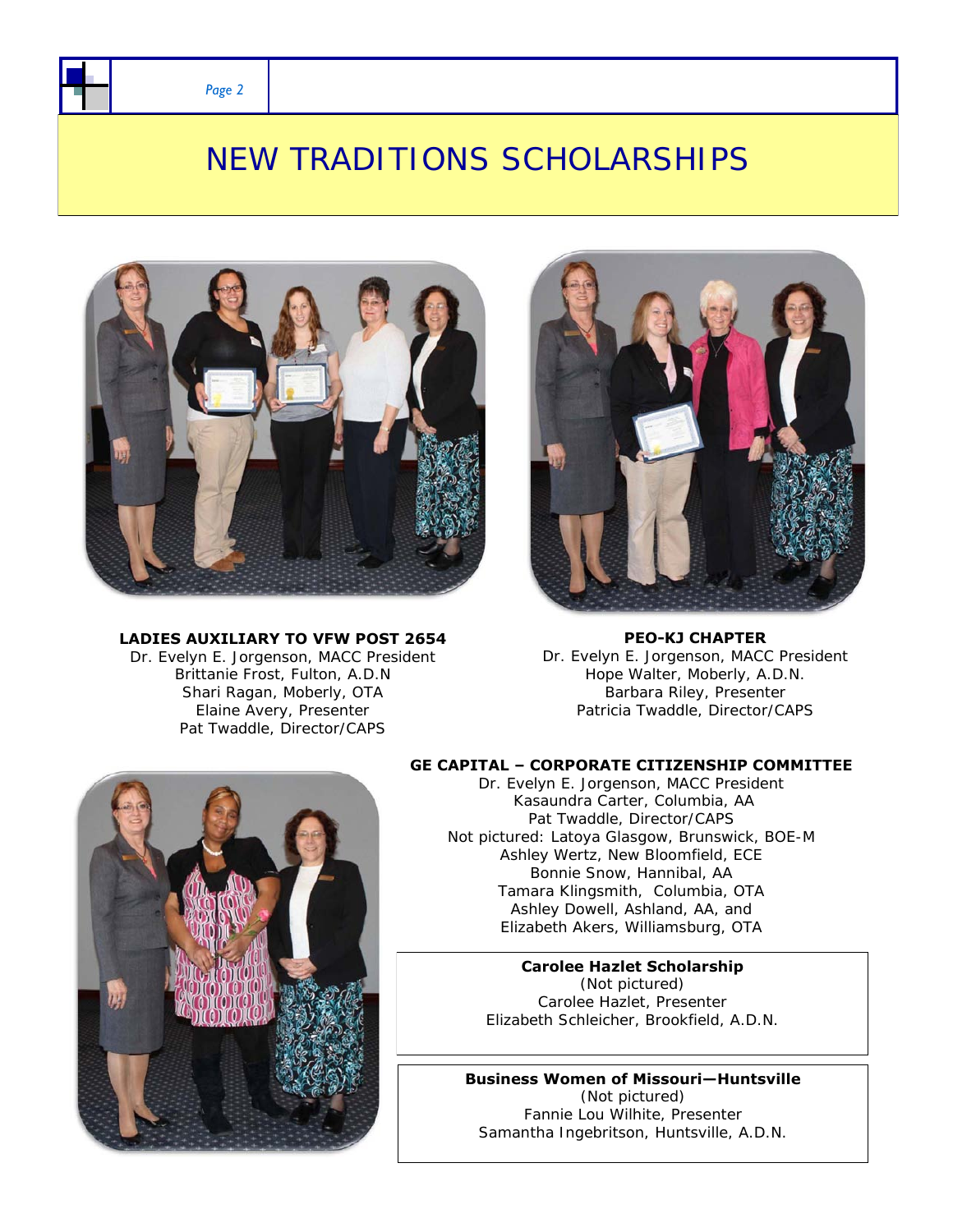### NEW TRADITIONS SCHOLARSHIPS

Twenty six New Traditions Scholarship and grant awards totaling \$6841 were presented to 24 MACC students. A ceremony to recognize the awardees was held in the Blue Room, Moberly Campus, MACC on April 1. To present the awards, the following were present: Dr. Evelyn E. Jorgenson, MAAC President; Jo Fey, Dean of Career and Technical Education; Joyce Riley, Beta Sigma Phi Preceptor Laureate Eta; Jo Ancell, Business Women of Missouri—Moberly; Elaine Avery, Ladies Auxiliary to the VFW Post 2654; Barbara Riley, PEO-KJ Chapter; Carolee Hazlet, personal scholarship and New Traditions Advisory Committee; Nita Enochs, Melva Deanne Lipsey, and Rebecca Myers, Ruth Lawrence Memorial Scholarship. Representatives from Family and Community Education, Business Women of Missouri—Huntsville, and GE Capital Corporate Citizenship Committee were unable to be present.



**BETA SIGMA PHI-PRECEPTOR LAUREATE ETA**  Dr. Evelyn E. Jorgenson, MACC President Amanda Ingersoll, Moberly, A.D.N. Joyce Riley, Presenter Pat Twaddle, Director/CAPS



#### **BUSINESS WOMEN OF MISSOURI-MOBERLY CHAPTER**

Dr. Evelyn E. Jorgenson, MACC President Kerri Bunch, Moberly, A.D.N. Jo Ancell, Presenter Pat Twaddle, Director/CAPS

The New Traditions Scholarships and grants program receives funding from three separate sources. Funding through the state legislature provides Fee Waivers for Displaced Homemakers (DHFW) to community colleges and career and technical schools. MACC provides five \$500 Institutional Scholarships annually, renewable for one semester; and ten private donors provide \$2575 per semester. Private donors consist of private individuals, civic organizations, and businesses. Applications for MACC Institutional Scholarships are due on April 1 each year, and can be completed online or submitted to the Financial Aid department or to Off-Campus Directors. Applications for the DHFW and private scholarships can be completed by CAPS staff in person in the Career Center, Rooms C-02 or C-21 or over the phone (660) 263-4100 x 11232 or 11319.

**Page**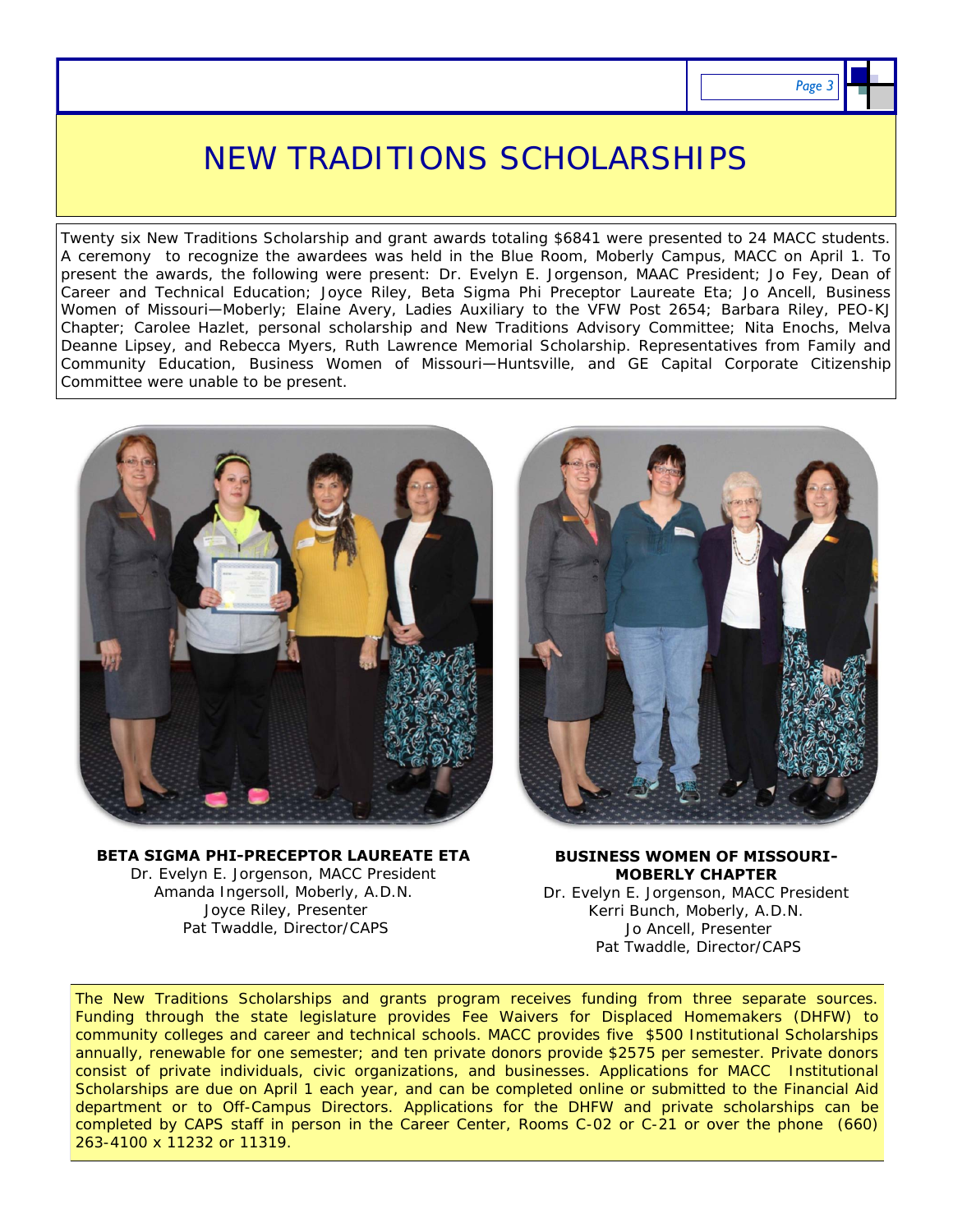## SPRING 2013 NEW TRADITIONS **SCHOLARSHIPS**



**DISPLACED HOMEMAKER FEE WAIVER**  Dr. Evelyn E. Jorgenson, MACC President Kyleene Powell, Moberly, A.D.N Jo Fey, Dean, Career and Technical Education Pat Twaddle, Director/CAPS (not pictured: Elizabeth Akers, Williamsburg, OTA; Athena Sharp, Brunswick pre-AADN)



#### **RANDOLPH COUNTY FAMILY & COM-MUNITY EDUCATION**

Dr. Evelyn E. Jorgenson, MACC President Kimberly Niemeier, Moberly, BOE-L Pat Twaddle, Director/CAPS (not pictured: Anna Failor, Centralia, pre-OTA)



### **MACC INSTITUTIONAL SCHOLARSHIPS**

Dr. Evelyn E. Jorgenson, MACC President Athena Sharp, Brunswick, pre-AADN Stephanie Ley, Moberly, WLD Mary Van Cleve, Moberly, AA Jo Fey, Dean, Career and Technical Education Pat Twaddle, Director/CAPS (not pictured: Janet Shuck, Monroe City, A.D.N.)

### **New Traditions Advisory Committee**

(Not pictured) Recipient: Dawn (Misty) McCullough, Macon

Misty expressed her regrets that she was unable to attend the event due to a family medical emergency.

*Page 4*